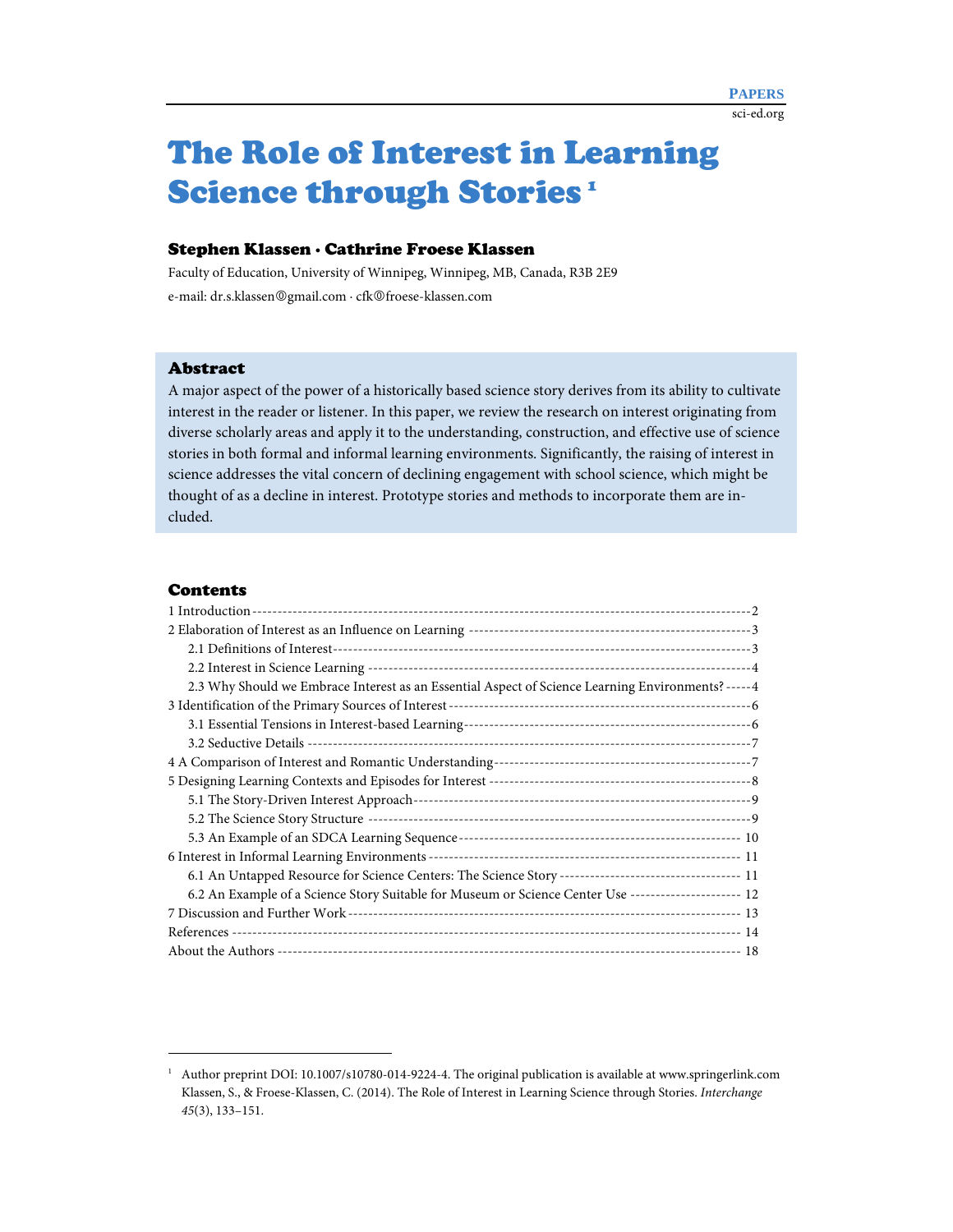# 1 Introduction

For a number of years, now, we have developed the concept, form, and application of the historically based story in science education. Our project seeks to contextualize school science in its humanistic background. We have come to believe that a major aspect of the power of such a story derives from its ability to cultivate interest in the reader or listener. While reading the literature on interest, we encountered the writing of nineteenth-century German philosopher Arthur Schopenhauer in which he conceptualizes interest in the literary arts. He depicts a literary story as

interesting when it represents events and actions of a kind which necessarily arouse concern or sympathy, like that which we feel in real events involving our own person. The fate of the person represented in them is felt in just the same fashion as our own: we await the development of events with anxiety; we eagerly follow their course; our hearts quicken when the hero is threatened; our pulse falters as the danger reaches its acme, and throbs again when he is suddenly rescued. Until we reach the end of the story we cannot put the book aside … . (Schopenhauer 2006, p. 27)

Our own description of the power of a story resonates with Schopenhauer's seminal description:

The discovery of a good historically based story is like the discovery of a hidden treasure. Perhaps, the fascination arises from the romance of far-removed events with participants who had the same kinds of hopes, dreams, and struggles as we, and yet, in a very different environment. (Klassen 2006, p. 335)

The reader or listener processes the story both emotionally and cognitively. One way of describing the response is as the raising of interest of a particular kind—what we might refer to as *human interest*.

Schopenhauer's depiction of interest, as engendered by stories, brings to mind our recent empirical study on the effects of a science story as viewed from the standpoint of romantic understanding. From this perspective, the science story contains at least five critical features (called cognitive tools) that include the humanistic element and the heroic, which appear, also, to be a feature of Schopenhauer's conception of story interest. From the perspective of educational psychology literature, however, we were not able to find any literature that deals with the humanistic element directly in the description of interest. The literature deals with text-based interest, but does not specialize in what might, tentatively, be called human interest or story interest. In this paper, we will investigate the various conceptions and findings in the field of interest in order to expand our understanding of the potential effectiveness of the science story and facilitate its more fruitful application both inside and outside the classroom.

The consideration of interest is significant for several reasons. First, it promises to enhance our understanding of how to make a science story effective and of the reasons for its effectiveness. Second, the elaboration of interest will broaden our understanding of the most effective way of utilizing stories in science classes and other science learning environments. Third, an understanding of interest will provide new guidelines for designing learning episodes that can be applied to a broader range of situations. Last, the raising of interest in science addresses the vital concern of declining engagement with school science, $2$  which might, just as well, be thought of as a decline in interest.

 $\overline{a}$ 

<span id="page-1-0"></span><sup>2</sup> See, for example, Willms, Friesen, and Milton 2009.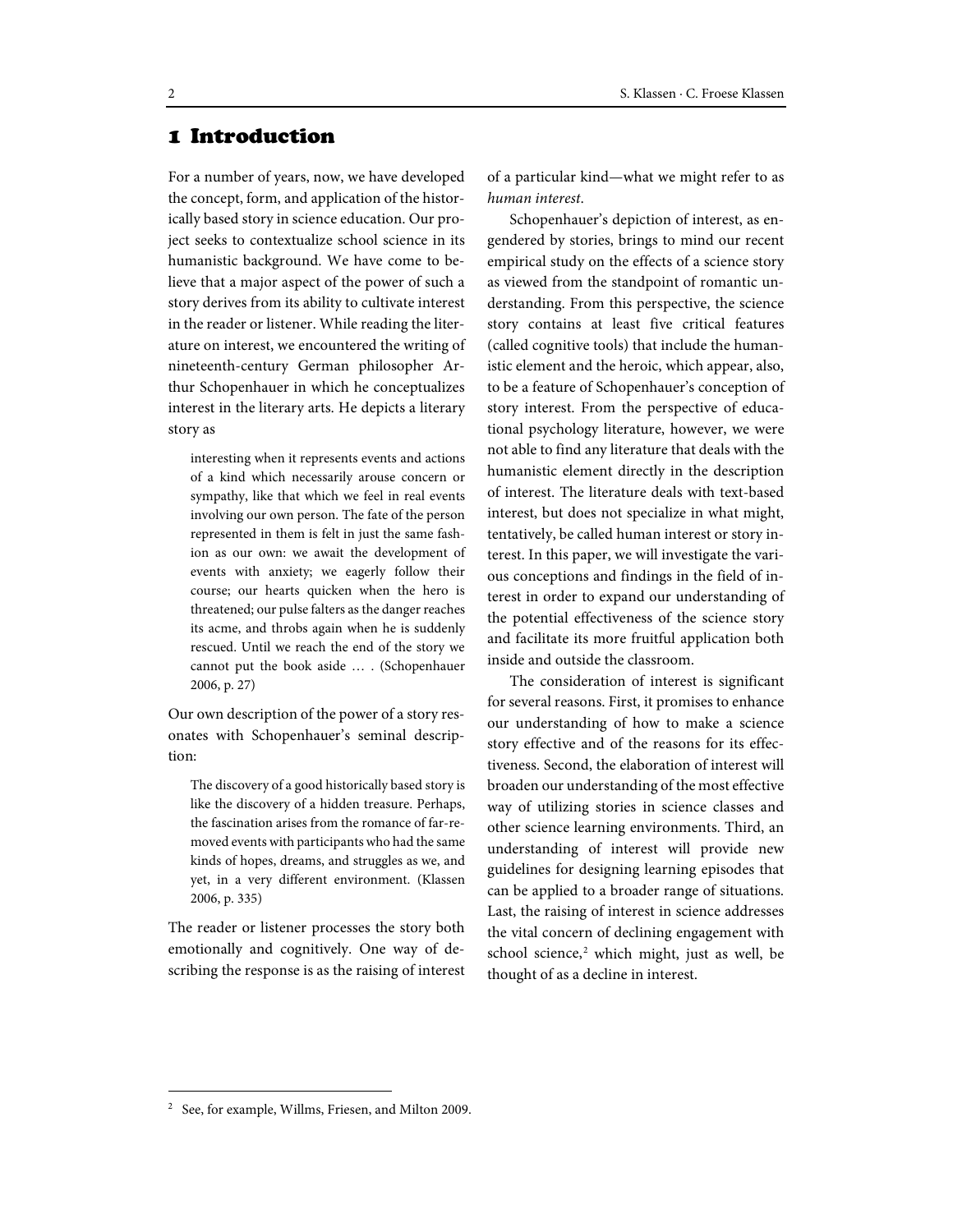### 2 Elaboration of Interest as an Influence on Learning

The importance and role of interest was, most famously, advocated and elaborated by Dewey in several of his writings, especially in his *Interest and Effort in Education*. Dewey saw interest as the main motivating factor in learning. Philosopher of education, Mark Jonas, explains that Dewey viewed interest as

the psychical state that obtains when individuals consider their *self-expression* dependent upon the interaction between themselves and a particular object or idea. … In other words, Dewey believes that students become interested in a particular object (a fact, or concept, or expression, etc.) when they regard that object as so important that if they cannot apprehend it—absorb it, so to speak, through physical or psychical interaction—they will not be able to be the individuals they desire to be. The individual longs to connect his or her *incomplete* being with the being of the

object or idea, because the connection fulfills the missing portion of his or her own being. (Jonas 2011, p. 115, italics in original)

Dewey's conception of interest is clearly connected with motivation, and it is interesting to note that he includes physical as well as psychological interactions of the person with the learning environment. His theory of interest, while not exactly the same as the ones put forward today, was, nevertheless, sound and influential, as it was grounded in his philosophy of education and observations of students in his teaching laboratories. Shortly after Dewey's time, the consideration of interest fell into disuse for about 50 years and only saw resurgence in the 1980s with the beginning of the cognitive psychological revolution.[3](#page-2-0)

### 2.1 Definitions of Interest

The concept of interest is rich and diverse, one for which it is challenging to formulate a consensus definition. At the simplest level, the psychological state of interest is closely identified with intrinsic motivation (Schiefele 1991; Silvia 2008). Educational interest arises from an emotional response to certain kinds of stimuli in the learning episode and consists of increased and persistent attention to the interesting situation accompanied by increased cognitive activity and the desire to re-engage. Research has shown that interest is accompanied or, possibly, caused by increased dopamine activity in the brain (Palmer 2009; Willis 2007). Rather than being caused by the environment, interest results from the interaction of the individual with certain specific aspects of the environment. Although many researchers see interest as having both cognitive and affective components (Hidi, Renniger, and Krapp, 2004), Silvia (2008) maintains that interest is an emotion. The two positions

 $\ddot{\phantom{a}}$ 

are not necessarily contradictory if one sees the emotion of interest as driving cognitive engagement. Most researchers would agree with the summary of Schraw and Lehman (2001) that

[i]nterest (i.e., liking and willful engagement in a cognitive activity) plays an important part in the learning process, determining in part what we choose to learn, and how well we learn this information (Garner 1992; Alexander and Jetton 1996). Interest manifests itself in several ways, including active engagement, focusing of one's attentional resources, and learning more than one would otherwise learn. Interest affects the use of specific learning strategies and how we allocate our attention (Hidi 1990; Wade, Schraw, Buxton, and Hayes 1993). It also affects our emotional engagement in a task and the extent to which we engage in deeper processing (Schiefele 1996, 1999; Schraw 1998). (Schraw and Lehman 2001, p. 23)

The principal definitions of educational interest have emerged in the context of traditional textbased learning that does not include practical

<span id="page-2-0"></span><sup>3</sup> For a discussion of the changes in Educational Psychology see Klassen (2006).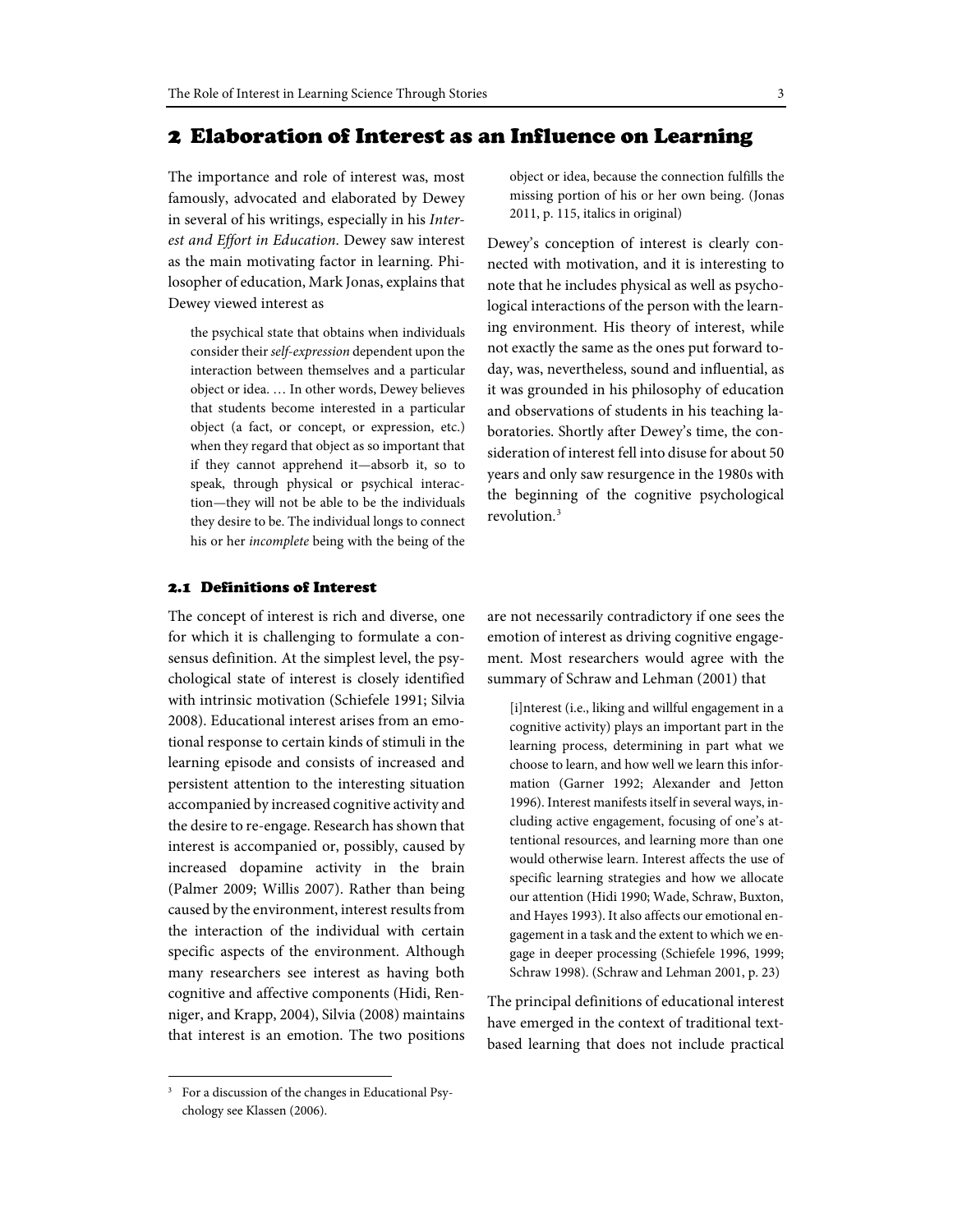(or hands-on), social, or humanistic components. Nevertheless, some studies of interest have applied the construct to informal learning environments, such as science centers and other active learning environments, such as inquiry learning and cooperative learning (Renninger 2007; Wellington 1990). The one area which has not seen significant application is that of humanistic learning environments, such as storybased science learning. Given that interest can be applied in diverse educational settings, there is probably no other single factor that can influence learning as significantly as interest, provided that common environmental factors, such as the teacher and classroom climate, are factored out.

### 2.2 Interest in Science Learning

Most of the research on interest has taken place in psychology and educational psychology with application to text-based learning. In a 1999 study, Kubli surveyed 700 physics students between the ages of 16 and 20 on their attitudes towards various ways of incorporating history in their lessons. Although the focus of the study was not interest, *per se*, it did reveal only a modest interest in history of science. In a 2009 study on interest generated during science-inquiry activities, Palmer observed that, up to that point, very few studies of interest had been carried out in science classes. Studies have often only involved science insofar as they contain science text for studying text-based interest. Although the findings on text-based interest have useful implications for science learning, they need to be extended to include hands-on activities, cooperative learning in science, informal science learning environments, and so on. As has already been mentioned, the application of interest to story-based learning in science has not been developed significantly (see De Young and Monroe 1996).

### 2.3 Why Should we Embrace Interest as an Essential Aspect of Learning Environments?

Science education has utilized various educational theories, especially constructivism, over the past 30 years, which should have, even with modest expectation, improved student engagement and learning. Yet, we are still facing a crisis of declining student engagement with school science. A recent Canadian study involving over 32,000 students from grades 5 through 12, for example, has revealed the disturbing statistic that only 37% of students are engaged intellectually in their classes (Willms, Friesen, and Milton 2009). The study also reveals that student intellectual engagement declines from 62% in the elementary grades to 30% in the secondary grades. It is obvious that without student intellectual engagement, all our educational efforts in science education are fruitless. Interest assumes major importance on account of its close identification with engagement. Enhancing student interest in school science is synonymous with increasing their intellectual engagement.

In addition to improving engagement and motivation, interest has demonstrably improved learning, *per se*, in several respects. Interesting texts contribute to increased comprehension and learning (Hidi, Renninger, and Krapp 2004), motivate the learner to go beyond the surface of the text to try to comprehend underlying meaning (Krapp 1999), and lead to increased memory, comprehension, and cognitive engagement (Hidi, Renninger, and Krapp 2004). They do so, primarily, by enabling the student to focus attention and process information more rapidly (Hidi, Renninger, and Krapp 2004). Schraw and Lehman (2001) point out that there are no studies that report a negative correlation between story interest and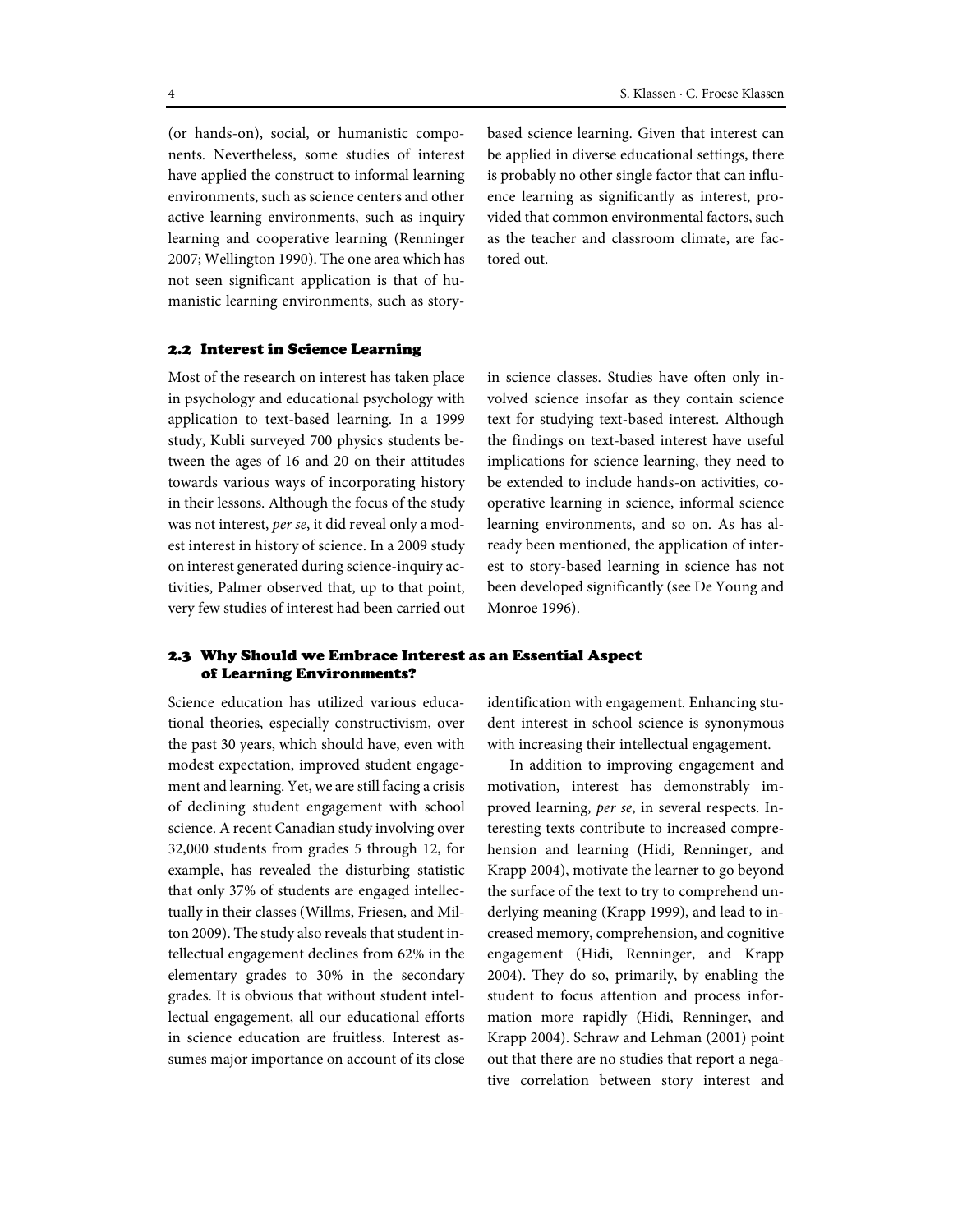#### **Table 1** Factors associated with situational interest in the literature

- 1. Complexity (Silvia 2006)
	- a) Obscurity (Silvia 2006)
	- b) Mysteriousness (Silvia 2006)
	- c) Suspense (Rabkin 1973; Swarat, Ortony, & Revelle 2012)
	- d) Anticipation and prediction (Schank 1979; Κίntsch 1980)
	- e) Omission of important background information (Tulving, et al. 1965; Bower 1972)
	- f) Vividness (Sadoski 2001; Silvia 2006; Schraw, et al. 1995; Vrana et al. 1986)
	- g) Intensity (Anderson et al. 1987; Hidi 1990, 2001)
- 2. Novelty (Sadoski 2001; Berlyne 1960; Silvia 2006; Anderson et al. 1984; 1987)
	- a) Surprisingness (Dimulsecu & Dessales 2009; Sadoski 2001; Swarat, et al. 2012)
	- b) Variety (Palmer 2009)
	- c) Abnormality (Tulving et al. 1965; Bower 1972)
	- d) Challenging of beliefs (Frick 1992)
- 3. Coherence (Sadoski 2001; Silvia 2006)
	- a) Narrative mode (Hidi & Anderson 1992; Stein & Glenn 1979)
	- b) Story form (Κintsch 1980; Entin & Κlare 1985; Hidi & Baird 1986; Hidi 1990)
	- c) Plot structure (Bower 1982; Jose & Brewer 1984; Iran-Nejad 1987)
- 4. Character identification (Anderson et al. 1984; 1987)
- 5. Comprehensibility (Silvia 2006)
	- a) Concreteness (Sadoski, et al. 2000, Wade 1992; Sadoski 2001; Silvia 2006)
	- b) Background knowledge (Anderman et al. 2004; Hidi 2001; Hidi & Anderson 1992)
- 6. Physical activity with a cognitive aspect (Chen & Darst 2001; Mitchell 1993; Palmer 2009)
	- a) Hands-on (Swarat, Ortony, & Revelle 2012)
	- b) Continuous experiential feedback (Hidi, et al. 2004)
	- c) Technological novelty (Sandifer 2003; Swarat, et al. 2012)
	- d) Open-endedness (Sandifer 2003)
	- e) Choice or autonomy (Anderman et al. 2004; Hidi 2001; Hidi & Anderson 1992; Palmer 2009)
- 7. Social involvement (Anderman et al. 2004; Hidi 2001; Hidi & Anderson 1992; Palmer 2009)

memory of textual information and that virtually all studies reveal that interest is related to better learning, propositional recall, and holistic text understanding.

Confidence in interest as a central educational construct is enhanced through parallel evidence provided by neurobiological studies of dopamine levels. Dopamine is a chemical neurotransmitter associated with memory and comprehension which facilitates the transmission of information in the brain (Cooper, Bloom, and Roth 1996). Elevated dopamine levels are associated with listening to a story or book being read aloud (Depue and Collins 1999) and with effective learning strategies, such as social collaboration (Rodriquez, Chu, Caron, and Wetsel 2004), autonomy (Roesch, Calu, and Schoenbaum 2007), and hands-on components of learning (Wunderlich, Bell, and Ford 2005). In addition, the primary stimulators of interest—novelty and surprise—also enhance dopamine activity (Alcaro, Huber, and Panksepp 2007). Palmer (2009) explains that dopamine achieves these functions by regulating motivation and producing selective attention or, in other words, by filtering out spurious activity or background noise.

Renninger (2007) brings out the key fact that "interest always results in motivated behaviour" (p. 5). Although we are not claiming that interest is a panacea for problematic areas of science education, its potential for re-focusing the design of educational environments cannot be ignored. In order to address the decline in student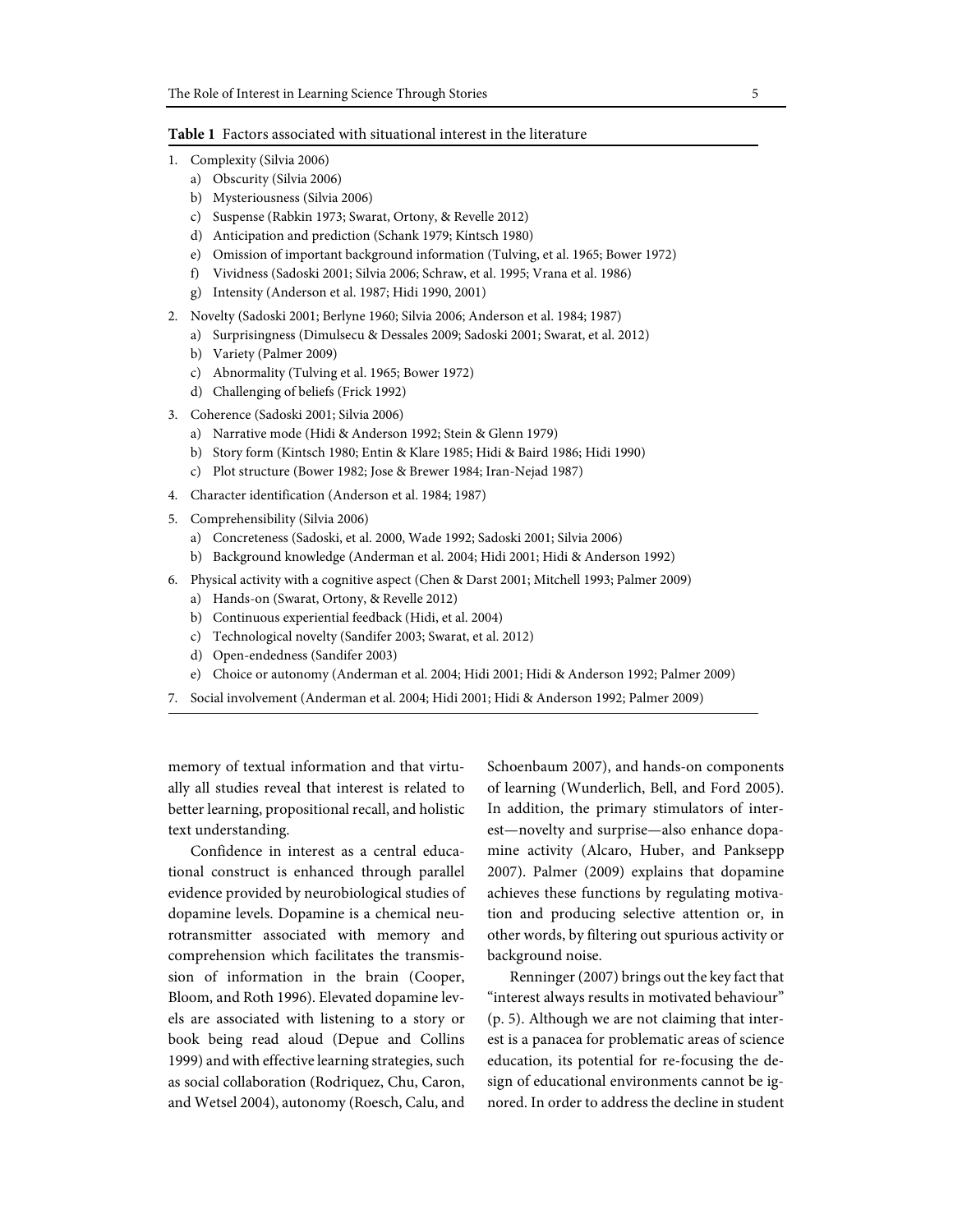interest in school science, for example, refocusing and redesigning the educational approach will be essential. Hidi, Renninger, and Krapp (2004) make the important observation that "such declines are partly due to a lack of environmental support for engaging student interest rather than a developmental shift in the capacity to have interest" (p. 93). The powerful factor in applying the aspect of interest is that its characteristics could potentially have a bearing on virtually every approach used in teaching science from conventional text-based instruction through story-based learning episodes to handson science in inquiry learning approaches.

# 3 Identification of the Primary Sources of Interest

The literature, beginning in the 1960s, has identified a large number of features that result in student interest (see Table 1 for list of some of them). There has been little effort to segment the features into age-specific categories; indeed, there appears to be little evidence of age-specific dependencies. Similarly, the literature makes very little distinction in interest production by gender, even though a few studies indicate differences; however, these are not pronounced and no systematic patterns are evident. There are various categorization schemes for interest. The consensus scheme breaks interest into situational and individual types, where situational interest depends on the immediate instructional situation and is, therefore, transient. Individual interest reflects a more deep-seated proclivity that an individual brings to the instructional episode. It is likely that repeated exposure to appropriately chosen situational interest stimuli will, eventually, result in the development of individual interest.

In our review of the literature, we have identified a significant number of distinct ways of producing situational interest in learning episodes (see Table 1). We have grouped factors that share common features in categories or groups. Groups 1 - 5 comprise interest factors that all apply to text-based interest. These groups have been arranged in an approximate continuum from complexity to comprehensibility. These categories do not represent various mutually exclusive ways of generating interest but different avenues, any of which can be present. A unique aspect of interest production is that novelty-type features work in tension with comprehensibility-type features. If students, for example, "appraise an event as new and as comprehensible, then they will find it interesting" (Silvia 2008, p. 58). Silvia (2008) explains that complexity or novelty has to be combined with comprehensibility since "[f]inding something understandable is the hinge between interest and confusion" (Silvia 2008, p. 58). The trap in designing for interest, then, is the focusing on originality to the exclusion of familiarity.

### 3.1 Essential Tensions in Interest-based Learning

Kirschner, Sweller, and Clark (2006) point out that minimally guided, inquiry-based instruction usually results in cognitive overload, confusion, and lack of genuine learning. Their conclusions are consistent with the insight of Silvia that comprehensibility is required in tension with complexity in order to avoid confusion. Silvia's insight raises the possibility of other such tensions. The aspects of open-endedness and choice or autonomy, which are identified as providing interest, must be counterbalanced with appropriate guidance; otherwise, feelings of inadequacy or confusion might result. The aspect of novelty is in tension with familiarity. A certain amount of familiarity is necessary in order to produce comprehensibility. On the other hand, too much familiarity might result in boredom, a phenomenon frequently present in the context of school science and which is on the opposite end of the spectrum from interest. It is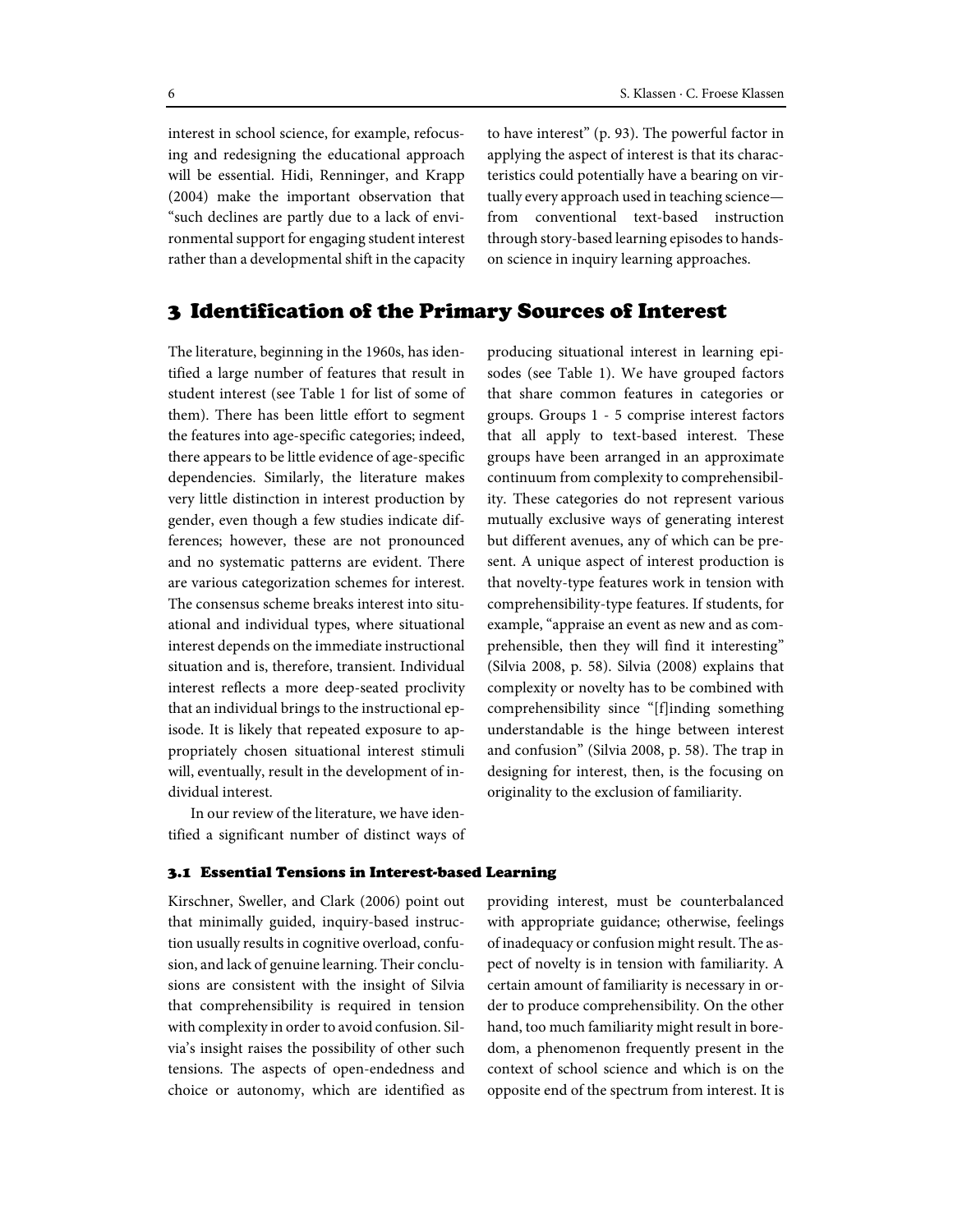important to recognize the tensions inherent in producing interest, as providing appropriate

### 3.2 Seductive Details

Often, one encounters textbooks or other instructional texts that incorporate small amounts of highly entertaining material that relates only distantly to the main point of the text. Such text is incorporated to "spice up" an otherwise dry and uninteresting expository presentation. The thinking is that the interesting and captivating, yet unimportant, information will attract the students' attention just enough for them to remember the surrounding material. A large amount of research on this effect has, however,

# 4 A Comparison of Interest and Romantic Understanding

In a recent empirical study, we applied Kieran Egan's notion of romantic understanding in teaching the concepts of AC electricity to grade 9 students (Hadzigeorgiou, Klassen, and Froese Klassen 2012). Romantic understanding, which by definition takes place in a humanistic context, may be defined as the ability to grasp the meaning of the features of subject matter in a manner that tends to be idealistic in expectation and glamorously imaginary, possibly even exotic, and involving the potential for heroic achievement. During the period of their development when they exhibit romantic understanding (approximately between ages 8 and 15), children are attracted, for example, to literary characters who do heroic, but possible, things.

Egan identifies five vital means by which children at this stage make sense of the world and of experience and by which they mediate between the world and the mind. These means, which he calls "cognitive tools," become the specific characteristics of romantic understanding. They are (1) the humanization of meaning, arising from the realization of the humanistic dimension of all knowledge, (2) an association (even identification) with heroes and heroic

tensions is essential for the design of effective learning environments.

unequivocally concluded that the inclusion of such details, called "seductive details," actually reduces learning (Garner, Gillingham, and White 1989; Harp and Mayer 1998). The learning decreases because the seductive details confuse the learner as to the intent of the passage and divert the learning focus to an inappropriate context (Harp and Mayer 1998). To be effective, interesting details must align with the main focus of the learning episode or text.

qualities, (3) a focus on and confrontation of the extremes and limits of reality and experience, (4) a sense of wonder, and (5) the contesting of conventions and conventional ideas.

Hadzigeorgiou et al. (2012), in order to reflect these tools and the instructional strategy in the concept, itself, conceive of romantic understanding as "the motivating insight that emerges through the combined engagement of the emotions and the intellect in response to a specialized text." The instructional strategy of the story is the "specialized text," which specifically incorporates the various cognitive tools. The motivating insight—a combination of the emotions and the intellect—is strikingly similar to the definitions of interest. The identified aspects of interest, as delineated in Table 1, do not isolate the aspect of humanization or a sense of wonder. It is, however, possible to re-interpret the cognitive tools of romantic understanding and designate humanization as the overall context for romantic understanding and the sense of wonder as the interest reaction to the heroic (see interest feature 4), the extremes of reality (see interest feature 2), and the contesting of conventions (see interest feature 2d). In this re-organized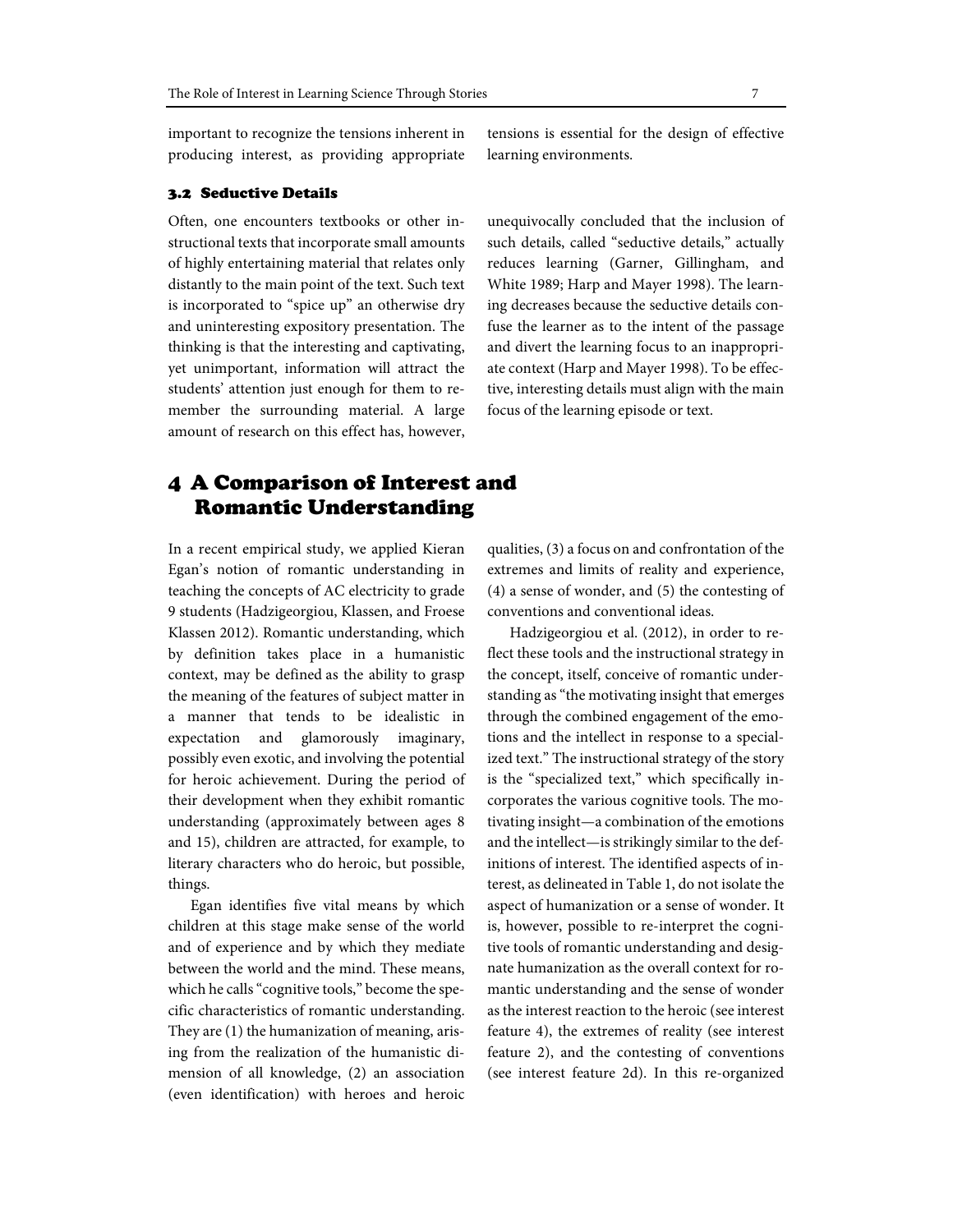

**Fig. 1** The story-driven interest approach

sense, romantic understanding seems to coincide with the features of interest. It is remarkable, though, that research on interest has not identified the humanistic context as a catalyst for interest.

A sense of wonder is conceived as "astonishment mingled with bewildered curiosity, admiration, and the awareness that one's knowledge is incomplete or erroneous or that some extraordinary phenomenon exists" (Hadzigeorgiou et al. 2012, p. 1115). Wonder, as an emotional-cognitive complex, appears to be considerably richer in its makeup than interest, which is conceptualized as "liking and willful engagement in a cognitive activity" (Schraw and Lehman 2001, p. 23). The insights provided by romantic understanding and its success in achieving improved student learning could add an enriching new dimension to the research on interest.

# 5 Designing Learning Contexts and Episodes for Interest

Categories one through five of the features of interest all relate to the designing and writing of effective stories (Klassen and Froese Klassen 2014). Category 6 relates to hands-on activities and category 7 to social environments. These aspects were included in the story-driven contextual approach (SDCA) of Klassen (2006), which consist of the contexts of the practical (handson), social, emotional (story interest), historical (humanistic), and theoretical (conceptual). Of these, the humanistic and conceptual have not been identified in the literature on interest. Not only do many of the elements of interest in Table 1 relate to the story, but they can also be subsumed under the broad category of the humanistic context, making it consistent with the methodology of romantic understanding (Hadzigeorgiou et al. 2012).

We maintain that the design of effective learning contexts and episodes should draw as many of the broad features of interest as is practical. As pointed out above, the SDCA framework of Klassen (2006) takes all of these into account, along with the additional feature of the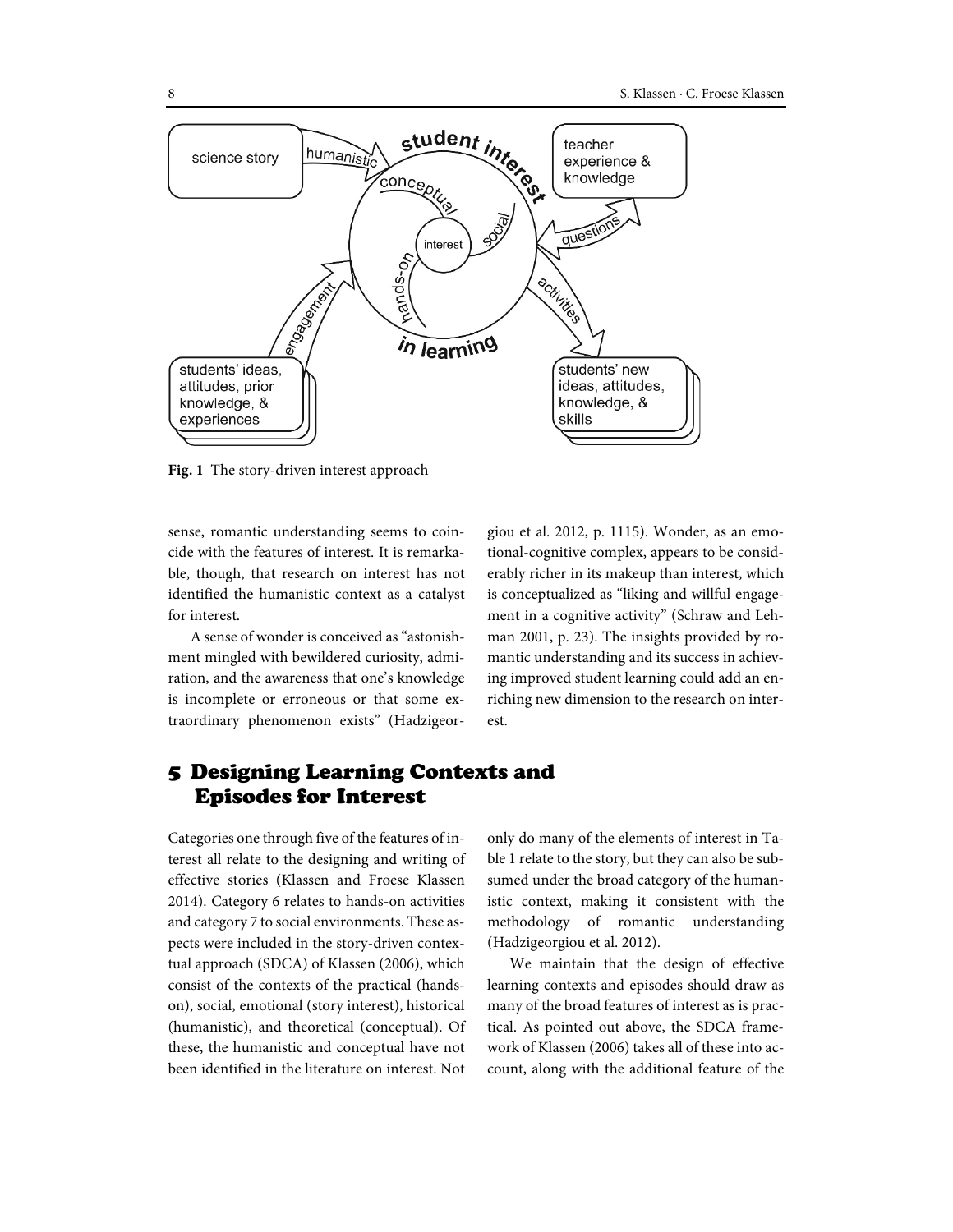theoretical (conceptual) aspects of science. Research on interest has consistently revealed that abstract elements do not raise interest as effectively as concrete, hands-on features do. The conceptual aspect of science is, however, central and indispensable to meaningful learning. The key in resolving this apparent dilemma is to tap into the learning benefit of context and the power of story to incorporate seemingly diverse aspects, including the conceptual and theoretical, so that all are necessary. In such a design, the conceptual aspect will not detract from interest.

One could, in fact, imagine another tension inherent in interest—that between the practical (or experimental) and the conceptual (or theoretical). Both are necessary but need to be incorporated with consideration to the requirements of interest.

What we have learned from the research findings on interest, romantic understanding, and the story form overlap to a large degree with the SDCA. As a consequence, we have combined our current insights with the original framework to produce a scheme adapted for interest. The revised schema is presented in Fig. 1.

### 5.1 The Story-Driven Interest Approach

The Story-Driven Interest Approach (SDIA, see Fig. 1) differs from Klassen's original framework in that the emotional context is subsumed by the interest factor and the historical context (from the history of science) is implicitly contained in the science story. The Figure portrays the operation of a contextual learning activity where students bring their ideas, attitudes, and experiences to the learning episode fruitfully, as long as they are intellectually engaged. The motivation needed for intellectual engagement is provided by the interest factors present in the design of the activities and in the science story read by the teacher. The science story supplies a large proportion of the interest by means of storytelling devices, such as suspense, the omission of certain information, the novelty of its account, and the coherence of its structure, which integrates naturally with students' mental structures. Especially important is the portrayal of the character of the scientist in the story, as it may be possible to feature her or him in a heroic light. The story should be designed so as to provide concrete details about the character's actions and situation and the background for the science. The learning activities that accompany the story should feature a hands-on investigation where social interaction of the students is possible. The investigation should raise conceptual questions about the science, posed either by the students or the teacher. When appropriately structured and guided by the teacher, the episode, through its student activities, will result in learning that is represented by new ideas, attitudes, knowledge, and skills. Of particular importance is the integration of the learning with long-term memory.

### 5.2 The Science Story Structure

According to Klassen and Froese Klassen (2014), a science story contains narrative and other story elements. The following narrative elements serve as a story framework for designing and writing science stories:

- *1. Characters.* A main character, taken from history of science, is featured throughout the story and is the primary source of the action.
- *2. Actions.* "Someone is doing something." The actions are historically based and accurate or plausible.
- *3. Situations*. Narrative has situations or states insofar as the character responds to them or helps to create them.
- *4. Consequential Coherence.* Actions and situations are consequentially connected—one necessitates the next, either directly or by implication.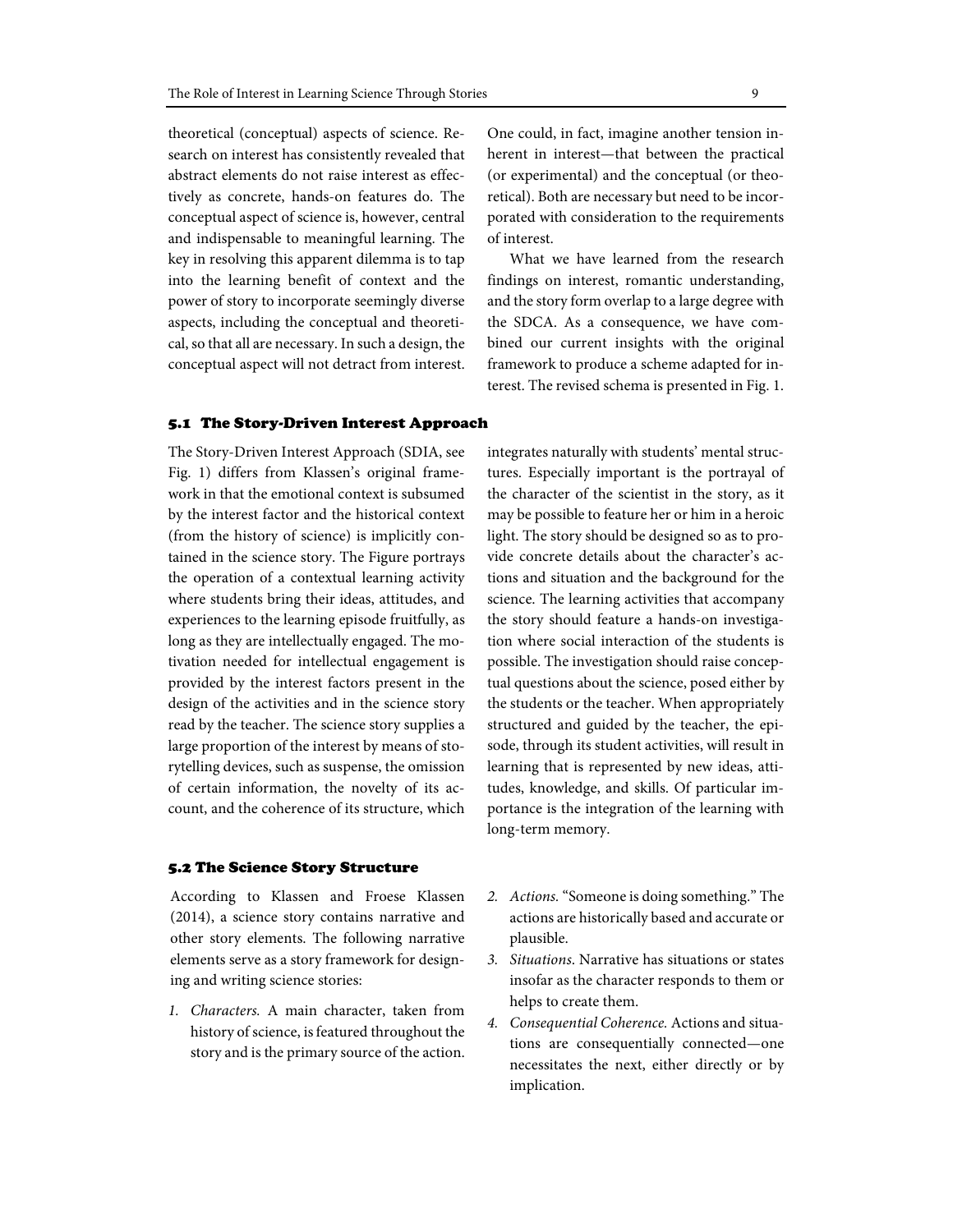*5. Past Time.* The events take place in the past and are recounted.

A science story includes three additional aspects besides the narrative characteristics:

- *1. Plot Structure*. The typical plot structure has six essential elements:
	- (a) *Setting the Scene*. An introduction or beginning.
	- (b) *A Problematic Situation*. A problem that emerges, usually of a scientific nature or necessitating the involvement of science.
	- (c) *A Crisis*. Something has to be done by the main character because of the problem at hand.
	- (d) *A Critical Decision*. The main character makes a crucial choice.
- (e) *The Climax*. The story reaches a turning point when events change rapidly for the better or worse.
- (f) *The Conclusion*. The problematic situation is resolved in either a positive or negative way.
- *2. Agency.* The outcome of the story hinges on a critical choice or choices made by the main character.
- *3. Science and NOS Content.* Depending on the purpose, the science story will contain either or both science and nature of science (NOS) content. Such content should be embedded from the perspective of the character(s) and appear to be natural and necessary to the development of the story.

### 5.3 An Example of an SDIA Learning Sequence

A topic that is frequently revisited in science and physics curricula is that of the pendulum. The following hypothetical learning episode is loosely based on instructional designs at the authors' institution. The learning episode begins with a story of Galileo and the pendulum. As a student in Pisa, Galileo attends mass at the cathedral. Not being able to maintain his attention on what the archbishop is saying, he begins to daydream about the nature of motion and reflects on his skepticism of the Aristotelian view being promulgated by his professors. His somewhat glazed eyes come to rest on the massive, gently swinging, bronze lamp hanging from the ceiling high above. Over the next few minutes, he notices that although the swing is dying out almost completely, it still seems to be oscillating with the same frequency. It occurs to him that the regular back and forth motion of the chandelier is inconsistent with Aristotle's law of natural motion. The story goes on to portray aspects of Galileo's recurring experiments with pendulums, his conclusions, and his refutation of Aristotelian physics. Near the end of his life, Galileo goes blind and cannot conduct experiments anymore, but, with the assistance of his son, he continues his work in physics. At that point, he has one of his most important insights: the pendulum can be incorporated into clocks to regulate the motion and greatly improve their accuracy. He describes the mechanism to his son, who makes a diagram of it. Sadly, Galileo dies before seeing his great idea become a reality. Shortly after Galileo's death, Christian Huygens originates almost the identical idea and publishes it, denying posthumous priority to Galileo. The story includes details of the various mathematical relations in Galileo's theory of the pendulum that involve its period, length, weight, and size of swing, all of which he measured in order to justify his mathematical (geometrical) relations.

Normally, the reading of the story is followed immediately by the students recording the questions that they have at that point. Depending on the time available, these questions can be discussed by the whole class and clarified and summarized by the teacher on the whiteboard, for future reference. The purpose is to have some of the answers emerge during the activities that follow. The students then form groups of two or three, and the teacher describes hands-on investigations of the properties of the pendulum. The novel and challenging aspect of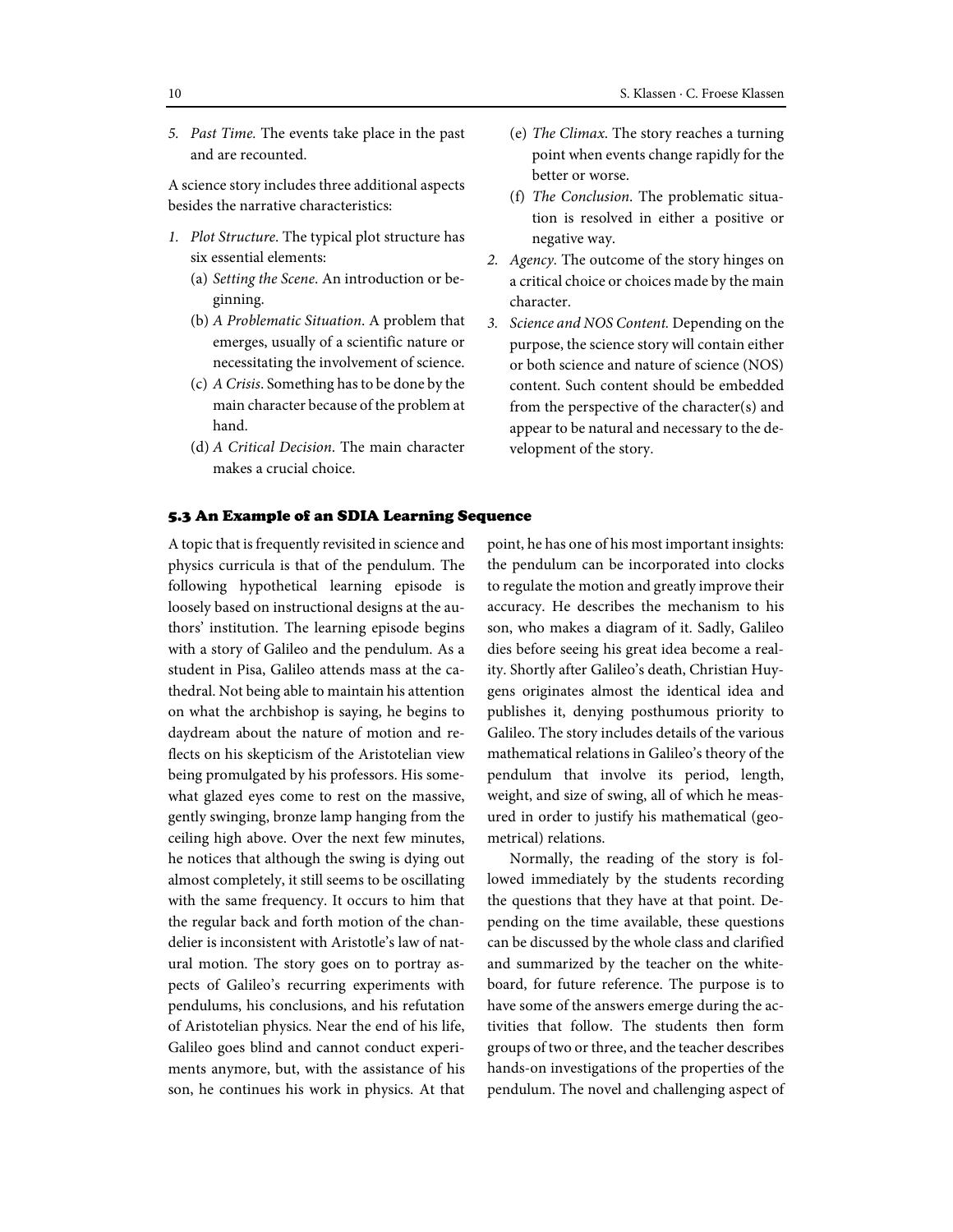the investigations is that the students, like Galileo, have no accurate timekeeping device for measuring the period of the pendulum and no meter stick. All they have at their disposal is a quantity of string, scissors, a selection of bobs of different known weights, a protractor, and an appropriate stand for suspending a pendulum. Some students are asked to investigate the dependence of period on size of swing, others, the dependence of period on mass; and others, the dependence of period on length. It is remarkable how resourceful students are in inventing a unit and method of determining length and a method of measuring time. Some will use heart rate; others, a rhythmic song; and still others (the most successful ones) will use a "standard" pendulum as the unit of time. After a suitable length of time (30 - 45 minutes), the students prepare to present their results verbally to the class (about 10 minutes of preparation). Each group has about seven minutes to make its presentation and give its conclusions. Depending on the size of the class, it is possible to complete the entire process in about three hours. If the activity needs to be spread over two periods, the dividing point should be after the summarizing and recording of questions. A follow-up to the student presentations is a revisiting of their questions to see which ones have been answered. A follow-up homework assignment might consist of researching answers to any remaining questions for discussion in the following class. If the teacher so desires, a pencil-andpaper test may be given in approximately a week's time to check for long-term memory and learning.

The design of the SDIA will have drawn on many of the features of interest, including the story form and its plot structure, the identification with Galileo's heroic qualities, the novelty of the story and the investigation method, concreteness, anticipation and prediction, handson activity, open-endedness, autonomy, and social interaction.

# 6 Interest in Informal Learning Environments

Informal learning has particular value in improving student attitudes towards science, making them aware of various phenomena in nature and providing them with physical manipulation skills (Wellington 1990). Student attitudes engendered in informal science learning environments—field trips, exposure to digital media, museum tours, and science center visits—stand in stark contrast to those commonly exhibited towards school science. Solomon (2005), for example, found that five- to ten-year-old children were eager to discuss science at home, but when their parents directed the conversation to their experiences with science in school, the children became tense and did not wish to continue the conversation. The effect of out-of-school learning should not be minimized. Fadigan and Hammrich (2004) go so far as to suggest that students who continue studies in science in school are those who have had early experiences with out-of-school science learning.

The interest-producing potential of science centers, which are our focus, is far-reaching. An examination of Table 1 in the context of science center exhibits and experiences reveals that they can demonstrate anticipation and prediction, vividness, surprisingness, variety, abnormality, concreteness, hands-on experience, continuous experiential feedback, technological novelty, open-endedness, choice or autonomy, and social involvement. The issue amidst all of the potential is whether appropriate tensions, for example, between complexity and comprehensibility, novelty and background knowledge, or autonomy and guidance exist. Without these tensions, the experience may result in cognitive overload and create confusion (Kirschner, Sweller, and Clark 2006; Silvia 2008). A mitigating factor for science centers is that the concepts being portrayed generally focus on the existence and experiencing of scientific phenomena without consideration of cause or theory, reducing the cognitive resources required of the students.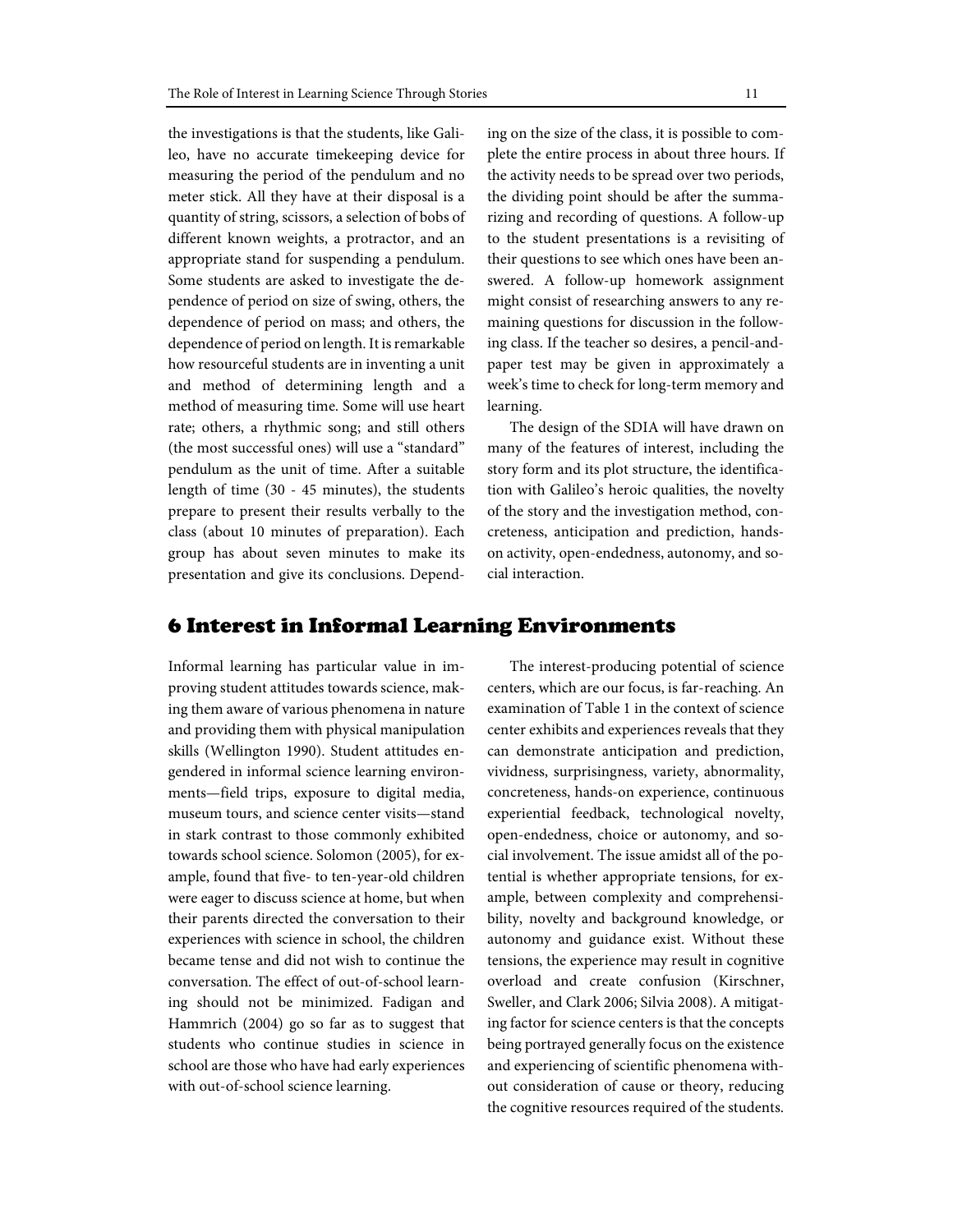#### 6.1 An Untapped Resource for Science Centers: The Science Story

The current status of development and research on the science story has refined the genre to the degree that it is possible to design and write brief, yet effective, stories that could be utilized even in science centers. In the case of the science center, the usual approach is to use little or no textual information in the exhibits. In order to bring focus on the science concept and its humanistic context to the related exhibit, science stories could be told by center staff. As already mentioned, the telling of stories generally results in elevated dopamine levels on the part of the listener (Depue and Collins 1999), which suggests that the story fits well with the objective of generating interest. Additionally, as shown by Hadzigeorgiou et al. (2012), an appropriately designed told story can generate all the conceptual learning that could be produced in a conventional science lesson.

### 6.2 An Example of a Science Story Suitable for Museum or Science Center Use

In electricity exhibitions, artefacts can impart considerable interest due to the sparks they generate. One such case is the electrophorus, which involves Volta in its invention. The story, inserted below, is provided as an example of a story which could be incorporated into an exhibit. The presentation could either be verbal or textual with illustrations.

#### *Electricity without Limits*

Eighteen-year-old Alessandro Volta was passionate about electricity, indeed so passionate that he announced to his somewhat startled family, "I'm not going to university! I would rather spend my time in investigating electrical phenomena." Alessandro's family was used to his surprising turns. As a child, Alessandro had not learned to speak until he was age four, which had alarmed his parents, but then little Alessandro suddenly began to develop at a furious pace, out-performing all his school mates. In his father's words, "We had a jewel in the house and did not know it!" And so, at age eighteen, the gifted Volta launched into a scientific career by beginning to write to the leading scientists of the day about his ideas, and, surprisingly, they replied.

By the age of 24, Volta had written his first book on a theory of electricity. To Volta's disappointment, he found that his theory was not generally accepted and did not serve to enhance

his scientific reputation. He continued to struggle with his theory for some time. That year, Volta's associate, Paolo Frisi, gave him some good advice. He advised Volta to put as much emphasis on scientific instruments as on theory and then placed a newly translated copy of the famous Joseph Priestley's history of electricity into Volta's hands. It was Priestley, one of the leading scientists, who had responded to Volta and encouraged him to pursue electrical experimentation. Volta must have taken Priestley's and Frisi's advice to heart because from then on his work took a turn towards invention. But what would that do for the success of his career?

Volta was fascinated with the idea of inventing a portable and endless supply of electricity. Up to that point, scientists had built only large electrical machines on the principle of one material rubbing over another and generating sparks. Volta used a different approach. Could he use an electrically charged material somehow to push charge into a conductor instead of having it rub off? He set out to produce the ultimate charge-producing material by having his assistant, Polonio, heat a mixture of turpentine, resin, and wax, which they poured into a shallow, metal pan to cool. They called it the "cake." They fashioned a cover for the cake out of a piece of wood with rounded edges overlaid with tin foil. To the top of the cover they attached a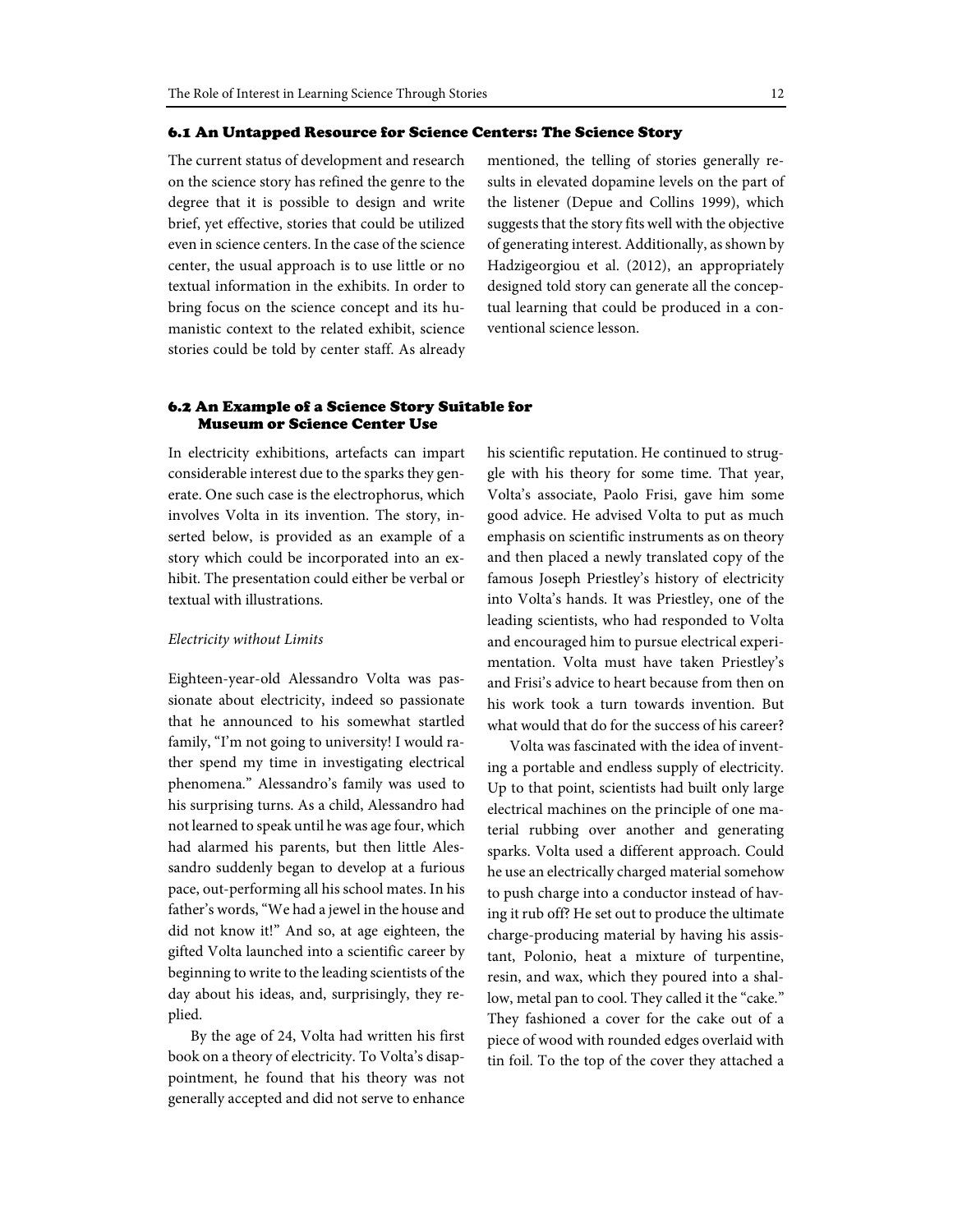glass insulating handle. Volta called his new device the "perpetual electrophorus." Would it produce an electrical charge in the cover?

The big moment had arrived. Volta began the procedure by touching the cover. Then he lifted the cover by its insulating handle. He brought his other hand near the cover and jerked back involuntarily as a spark jumped from the cover to his hand. "That's a good start." he exclaimed, "But is there more?" Volta replaced the cover again, touched it, and lifted it. Another spark! "Fantastic!" Volta shouted. "Now I should be able produce any amount of charge." Polonio was looking on. "How does it work?" he asked. Volta frowned, "That's too complicated a question to discuss right now."

The electrophorus quickly gained fame for Volta throughout Europe, not the least of the reasons being that Volta wrote many letters describing the device to important scientists and sent many models as gifts to influential people. The electrophorus, however, was not without controversy or mystery. Some said that its seemingly endless supply of charge daunted the most celebrated scientists of electricity in Germany and Italy. In London in a presentation on the electrophorus before the Royal Society, a local

scientist lamented that "It is hard to say how or where the electricity is deposited; there is so much of it." Benjamin Franklin, on the other hand, when hearing about the device, immediately recognized it as a type of Leyden jar. Eventually, everyone came to understand how the electrophorus worked.

Although the electrophorus launched Volta to fame, it did not serve as the endless source of electricity for which he had been looking. Later in his life, he accomplished this feat by a much greater invention—that of the electrical battery. Volta's prominence had brought him to the attention of Emperor Napoleon of France who met with Volta to discuss his electrical inventions. Napoleon had become a great admirer of Volta. Two years after their meeting, while on an official visit to the National Library, Napoleon noticed a memorial on the wall dedicated to the famous French writer Voltaire, with the inscription "The Great Voltaire". Impulsively, Napoleon struck out the last three letters so that it read "The Great Volta."

Volta must have been very glad that he followed the wise advice of Priestley and Frisi to become an inventor of electrical devices.

# 7 Discussion and Further Work

It is evident that the research findings on interest can have a bearing on improving the effectiveness of science learning, especially if they are combined with what we already know about the closely related fields of humanistic sciencelearning environments, romantic understanding, contextual learning, and the science story. It is noteworthy that the humanistic element was not identified in the literature among the features which generate interest. In view of the recent research on romantic understanding, which identifies the humanistic element as being central to science learning through science stories, further investigation is necessary to ascertain the optimal relationship between interest and the humanistic element, especially insofar that the two can be integrated in learning environments.

Of particular significance is the insight that the elements of interest must exist in tension with elements of the commonplace, so that complexity must be in tension with simplicity, novelty with familiarity, autonomy with guidance, and social interaction with independence. The realization that interest cannot be applied indiscriminately but must be combined with certain other critical elements and considerations is vital to its successful implementation.

Our investigation of interest in science supports our proposal that the primary vehicles for its development are the science story, hands-on activities, and social interaction, provided that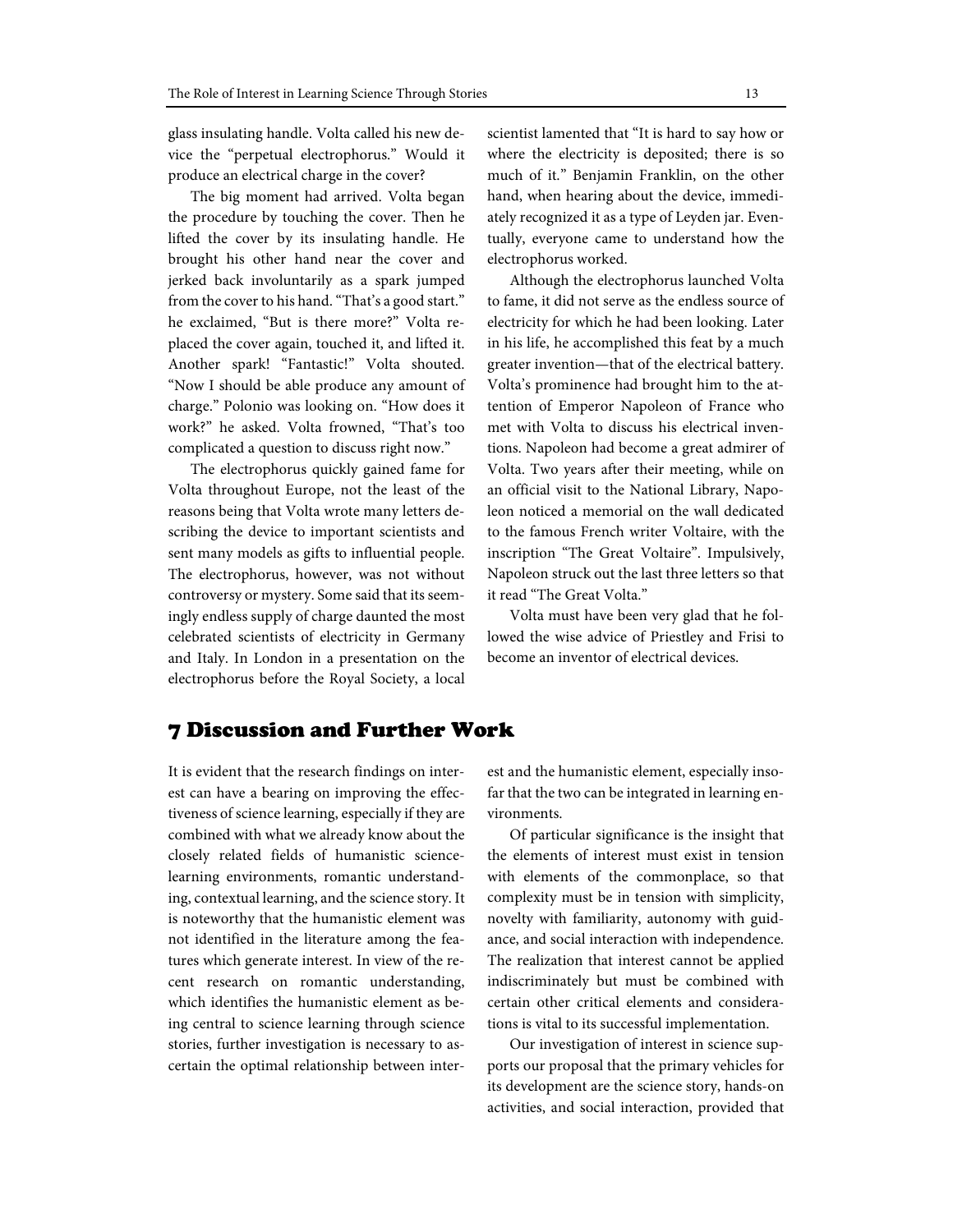these elements are combined in a contextual structure and that due attention is paid to counterbalancing the raw elements of interest with the elements of the commonplace.

We cannot have any illusions about the effort required to develop the potential that interest offers. If, for example, science stories are to be incorporated successfully into formal and informal learning environments, the theory of science-story writing will need to be promoted and developed among the stakeholders. It will also be essential for science scholars, museum curators, science-center directors, educators, and writers to collaborate in the undertaking of producing science stories of appropriate length, featuring notable scientists who made scientific contributions that are of interest to the general public and to those who are involved in school science curriculum development and delivery. Such initiative will require the recruitment of writers in the humanities who are willing to redirect their efforts into the sciences. Without a concerted effort in this area, a valuable learning tool will be in jeopardy of being relegated to research, by interested scholars, in non-applied settings.

As a next step, we recommend a collaborative pilot study on stories in science centers or museums. Either or both a told story and a textbased story could be used. The determination of interest in such a setting can be made relatively uncomplicated by measuring the holding time of the exhibit for each visitor as compared to other exhibits and conducting representative exit interviews. The story of Volta serves as a prototype.

The research on interest has raised significant findings in regard to its impact on student learning. Of special importance is its potential to improve motivation, engagement, and learning in science in a variety of settings. This aspect is particularly vital in view of the alarming decline of student interest in school science, especially in the middle years. Hidi, Renninger, and Krapp (2004) point out that this trend is already evident in early years as children experience disappointment at being prevented, by the system, from pursuing topics that they find motivating in a way that they find fulfilling. Moreover, it is most significant that "such declines are partially due to a lack of environmental support for engaging student interest rather than a developmental shift in the capacity to have interest" (Hidi, Renninger, and Krapp, 2004, p. 93). We must conclude, therefore, that developing learning environments and episodes in a manner that raises interest in an appropriate manner will have a fundamental and positive effect on student intellectual engagement with science.

# References

- Alcaro, A., Huber, R., & Panksepp, J. (2007). Behavioral functions of the dopaminergic system: An affective neuroethological perspective. *Brain Research Reviews*, *56*, 283–321.
- Alexander, P. A., & Jetton T. L. (1996). The role of importance and interest in the processing of text. *Educational Psychology Review*, *8*, 89–121.
- Anderman, E. M., Noar, S. M., Zimmerman, R. S., & Donohew, L. (2004). The need for sensation as a prerequisite for motivation to engage in academic tasks. In P. R. Pintrich & M. L. Maehr, (Eds.). *Advances in motivation and achievement, Volume 13, Motivating students, improving schools: The legacy of Carol Midgley* (pp. 1–26). Boston: Elsevier.
- Anderson, R. C., Shirey, L. L., Wilson, Ρ. Τ., & Fielding, L. G. (1987). Interestingness of children's reading material. In R. E. Snow, & M. J. Farr, (Eds.). *Aptitude, Learning and Instruction, 3* (pp. 287–299)*.* Hillsdale, ΝΙ: Lawrence Erlbaum Associates.
- Anderson, R., Shirley, L., Wilson, P., & Fielding, L. (1984). *Interestingness of children's reading material (Tech. Rep. No.323)*. Urbana-Champaign, IL: Center for the Study of Reading, University of Illinois.
- Berlyne, D. E. (1960). *Conflict, arousal, and curiosity*. New York: McGraw-Hill.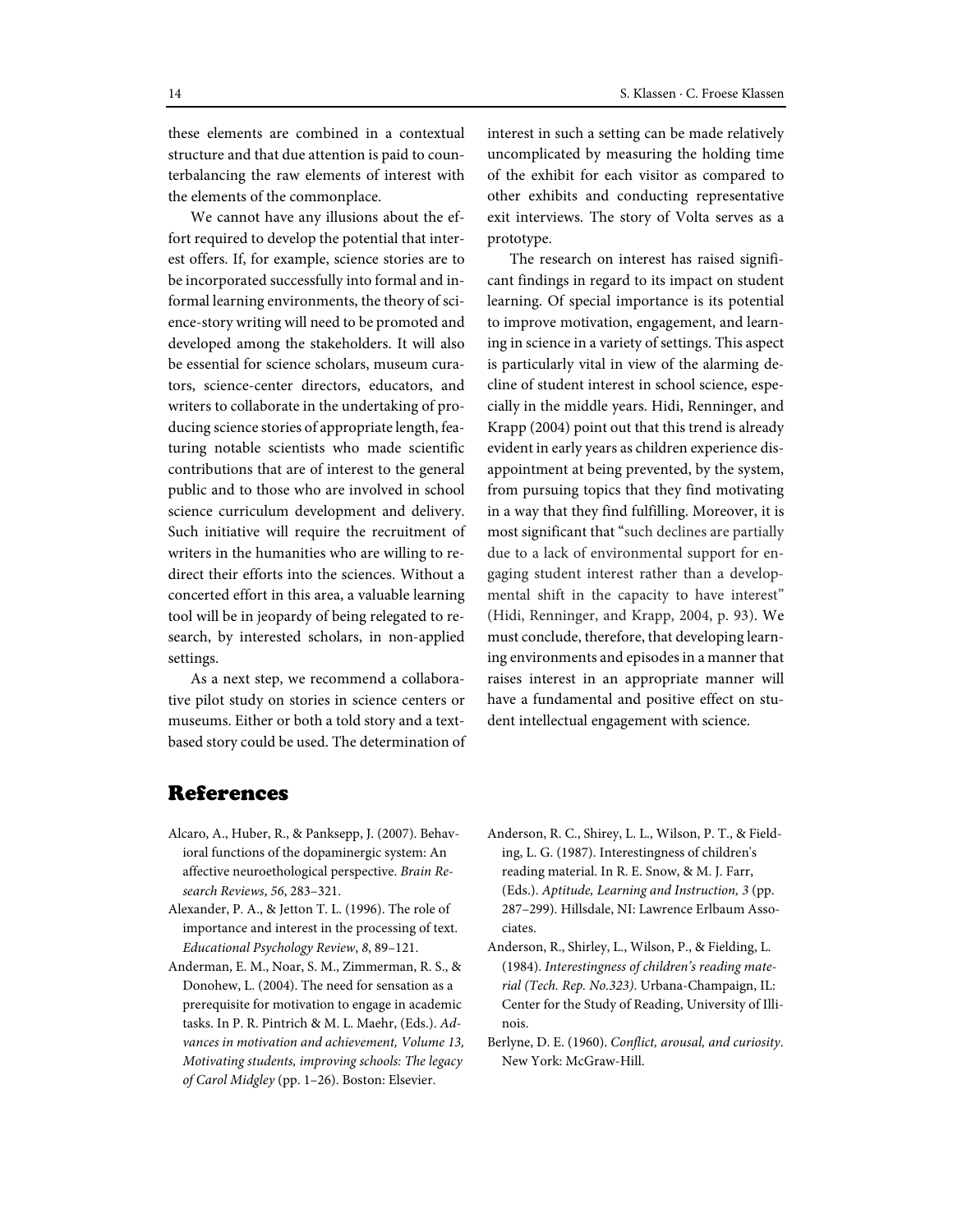- Bower, G. H. (1972). Mental imagery and associative learning. In L. Gregg, (Ed.). *Cognition in Learning and Memory* (pp. 51–88). New York, ΝΥ: Wiley.
- Bower, G. H. (1982). Plans and goals in understanding episodes. In Α. Flammer & W. Κintsch, (Eds.). *Discourse Processing* (pp. 2–15). Amsterdam, HL: North-Holland Publishers.
- Chen, A., & Darst, P. W. (2001). Situational interest in physical education: A function of learning task design. *Research Quarterly for Exercise and Sport*, *72*, 150–164.
- Cooper, J. R., Bloom, F. E., & Roth, R. H. (1996). *The biochemical basis of neuropharmacology*, 7th ed. New York, NY: Oxford University Press.
- De Young, R. & Monroe, M. (1996). Some Fundamentals of Engaging Stories. *Environmental Education Research*, *2*(2), 171–187.
- Depue, R. A., & Collins P. F. (1999). Neurobiology of the structure of personality: Dopamine, facilitation of incentive motivation, and extra-version. *Behavioral and Brain Sciences*, *22*(3), 491–517.
- Dimulsecu, A. & Dessalles, J-K. (2009). Understanding narrative interest: Some evidence on the role of unexpectedness. In N.A. Taatgen & H. van Rijn (Eds.). *Proceedings of the 31st Annual Conference of the Cognitive Science Society* (pp. 1734–1739). Amsterdam, NL: Cognitive Science Society.
- Entin, Ε. Β. & Klare, G. R. (1985). Relationships of measures of interest, prior knowledge, and readability to comprehension of expository passages. *Advances in Reading/Language Research*, *3*, 9–38.
- Fadigan, K. A., & Hammrich, P. L. (2004). A longitudinal study of the educational and career trajectories of female participants of an urban informal science education program. *Journal of Research in Science Teaching*, *41*, 835–860.
- Frick, R. (1992). Interestingness. *British Journal of Psychology*, *83*(1), 113–128.
- Garner, R. (1992). Learning from school texts. *Educational Psychologist*, *27*, 53–63.
- Garner, R., Gillingham, M., & White, C. (1989). Effects of "seductive details" on macroprocessing and microprocessing in adults and children. *Cognition and Instruction*, *6*, 41–57.
- Hadzigeorgiou, Y., Klassen, S., & Froese Klassen, C. (2012). Encouraging a "Romantic Understanding" of science: The effect of the Nikola Tesla story. *Science & Education*, *21*(8), 1111–1138.
- Harp, S. & Mayer, R. (1998). How Seductive Details Do Their Damage: A Theory of Cognitive Interest in Science Learning. *Journal of Educational Psychology*, *90*(3), 414–434.
- Hidi, S. & Baird, W. (1986). Interestingness—A Neglected Variable in Discourse Processing. *Cognitive Science*, *10*(2), 179–194.
- Hidi, S. (1990). Interest and its contribution as a mental resource for learning. *Reviews of Educational Research*, *60*, 549–572.
- Hidi, S. (2001). Interest, Reading, and Learning: Theoretical and Practical Considerations. *Educational Psychology Review*, *13*(3), 191–209.
- Hidi, S., & Anderson, V. (1992). Situational interest and its impact on reading and expository writing. In K. A. Renninger, S. Hidi, & A. Krapp (Eds.). *The role of interest in learning and development*  (pp. 215–238). Hillsdale, NJ: Lawrence Erlbaum Associates.
- Hidi, S., Renninger, K. A., & Krapp, A. (2004). Interest, a motivational variable that combines affective and cognitive functioning. In D. Y. Dai, & R. J. Sternberg (Eds.). *Motivation, emotion, and cognition: Integrative perspectives on intellectual functioning and development* (pp. 89–115). Mahwah, NJ: Lawrence Erlbaum Associates.
- Iran-Nejad, Α. (1987). Cognitive and affective causes of interest and liking. *Journal of Educational Psychology*, 79, 120–130.
- Jonas, M. E. (2011). Dewey's conception of interest and its significance for teacher education. *Educational Philosophy and Theory*, *43*(2), 112–129.
- Jose, Ρ. Ε. & Brewer, W. F. (1984). Development of story liking: character identification, suspense and outcome resolution, *Developmental Psychology, 20*, 911–924.
- Kintsch, W. (1980). Learning from text, levels of comprehension or: why anyone would read a story anyway, *Poetics*, *9*, 87–98.
- Kirschner, P. A., Sweller, J., & Clark, R. E. (2006). Why minimal guidance during instruction does not work: An analysis of the failure of constructivist, discovery, problem-based, experiential, and inquiry-based teaching. *Educational Psychologist*, *41*(2), 75–86.
- Klassen, S. (2006). Contextual Assessment in Science Education: Background, Issues, and Policy, Parts 1 & 2. *Science Education*, *90*(5), 820–851.
- Klassen, S., & Froese Klassen, C. (2014). Science teaching with stories: Theoretical and practical perspectives. In M. R. Matthews, (Ed.). *International Handbook of Research in History, Philosophy and Science Teaching* (pp. 1503–1529). Dordrecht, NL: Springer.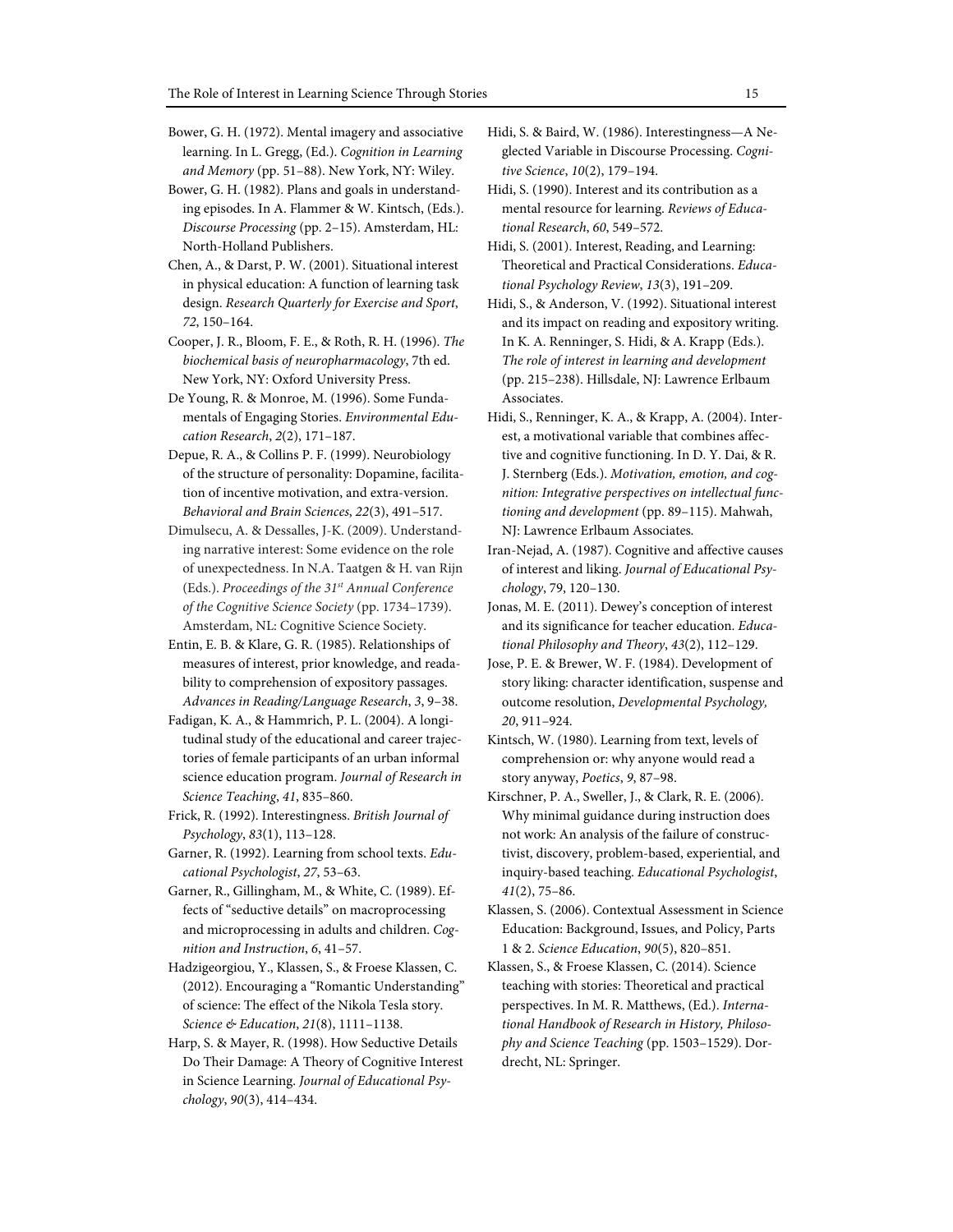- Krapp, A. (1999). Interest, motivation and learning: An educational-psychological perspective. *European Journal of Psychology of Education*, *14*(1), 23–40.
- Kubli, F. (1999). Historical aspects in physics teaching: Using Galileo's work in a new Swiss project. *Science & Education*, *8*, 137–150.
- Mitchell, M. (1993). Situational interest: Its multifaceted structure in the secondary school mathematics classroom. *Journal of Educational Psychology*, *85*, 424–436.
- Palmer, D. (2009). Student Interest Generated During an Inquiry Skills Lesson. *Journal of Research in Science Teaching*, *46*(2), 147–165.
- Rabkin, Ε. S. (1973). *Narrative Suspense: 'when Slim turned sideways …'* Αnn Arbor, ΜΙ: University of Michigan Press.
- Renninger K. A. (2007). Interest and Motivation in Informal Science Learning. Learning Science in Informal Environments: Commissioned Paper. Board on Science Education, The National Academies. Retrieved November 2012 from http://www7.nationalacademies.org/bose/Renninger\_Commissioned\_Paper.pdf.
- Rodriguiz, R. M., Chu, R., Caron, M. G., & Wetsel, W. C. (2004). Aberrant responses in social interaction of dopamine transporter knockout mice. *Behavioural Brain Research*, *148*, 185–198.
- Roesch, M. R., Calu, D. J., & Schoenbaum, G. (2007). Dopamine neurones encode the better option in rats deciding between differently delayed or sized rewards. *Nature Neuroscience*, *10*, 1615–1624.
- Sadoski, M. (2001). Resolving the effects of concreteness on interest, comprehension, and learning important ideas from text. *Educational Psychology Review*, *13*, 263–281.
- Sadoski, M., Goetz, E. & Rodriguez, M. (2000). Engaging Texts: Effects of Concreteness of Comprehensibility. Interest, and Recall in Four Text Types. *Journal of Educational Psychology*, *92*, (1), 85–95.
- Sandifer, C. (2003). Technological Novelty and Open-Endedness: Two Characteristics of Interactive Exhibits That Contribute to the Holding of Visitor Attention in a Science Museum. *Journal of Research in Science Teaching*, *40*(2), 121–137.
- Schank, R. (1979). Interestingness: controlling inferences. *Artificial Intelligence, 12*, 273–297.
- Schiefele, U. (1991). Interest, Learning, and Motivation. *Educational Psychologist*, *26*(3&4), 299–323.
- Schiefele, U. (1996). Topic interest, text representation, and quality of experience. *Contemporary Educational Psychology, 21*, 3–18.
- Schiefele, U. (1999). Interest and Learning From Text. *Scientific Studies of Reading*, *3*(3), 257–279.
- Schopenhauer, A. (2006). *The essays of Arthur Schopenhauer: The art of controversy*, (T. B. Saunders, Trans.). Middlesex, UK: The Echo Library.
- Schraw, G. (1998). Processing and recall differences among seductive details. *Journal of Educational Psychology, 90*, 3–12.
- Schraw, G., & Lehman, S. (2001). Situational interest: A review of the literature and directions for future research. *Educational Psychology Review*, *13*(1), 23–52.
- Schraw, G., Bruning, R., & Svoboda, C. (1995). Sources of situational interest. *Journal of Reading Behavior*, 27(1), 1–17.
- Silvia, P. (2008). Interest—The Curious Emotion. *Current Directions in Psychological Science*, *17*(1), 57–60.
- Silvia, P. J. (2006). *Exploring the psychology of interest*. New York, NY: Oxford University Press.
- Solomon, J. (2005). Home-school learning of science: The culture of homes, and pupils' difficult border crossing. *Journal of Research in Science Teaching*, *40*(2), 219–233.
- Stein, N. L. & Glenn, C. G. (1979). Αn analysis of story comprehension in elementary school. In R. Freedle, (Ed.). *Advances in discourse processes: Vol. 2. New directions in discourse processing* (pp. 53–119). Hillsdale, NJ: Ablex.
- Swarat, S., Ortony, A. & Revelle, W. (2012). Activity Matters: Understanding Student Interest in School Science. *Journal of Research in Science Teaching*, *49*(4), 515–637.
- Tulving, Ε., McNulty, J. A., & Ozier, Μ. (1965). Vividness of words and learning to learn in free-recall learning. *Canadian Journal of Psychology, 19*, 242–252.
- Vrana, S. R., Cuthbert, Β. Ν. & Lang, P. J. (1986). Fear imagery and text processing. *Psychophysiology, 23*, 247–253.
- Wade, S. E. (1992). How interest affects learning from text. In Renninger, A., Hidi, S., and Krapp, A. (Eds.). *The Role of Interest in Learning and Development* (pp. 281–296). Hillsdale, NJ: Lawrence Erlbaum Associates.
- Wade, S. E., Schraw, G., Buxton, W. M., and Hayes, M. T. (1993). Seduction of the strategic reader: Effects of interest on strategies and recall. *Reading Research Quarterly*, *28*, 3–24.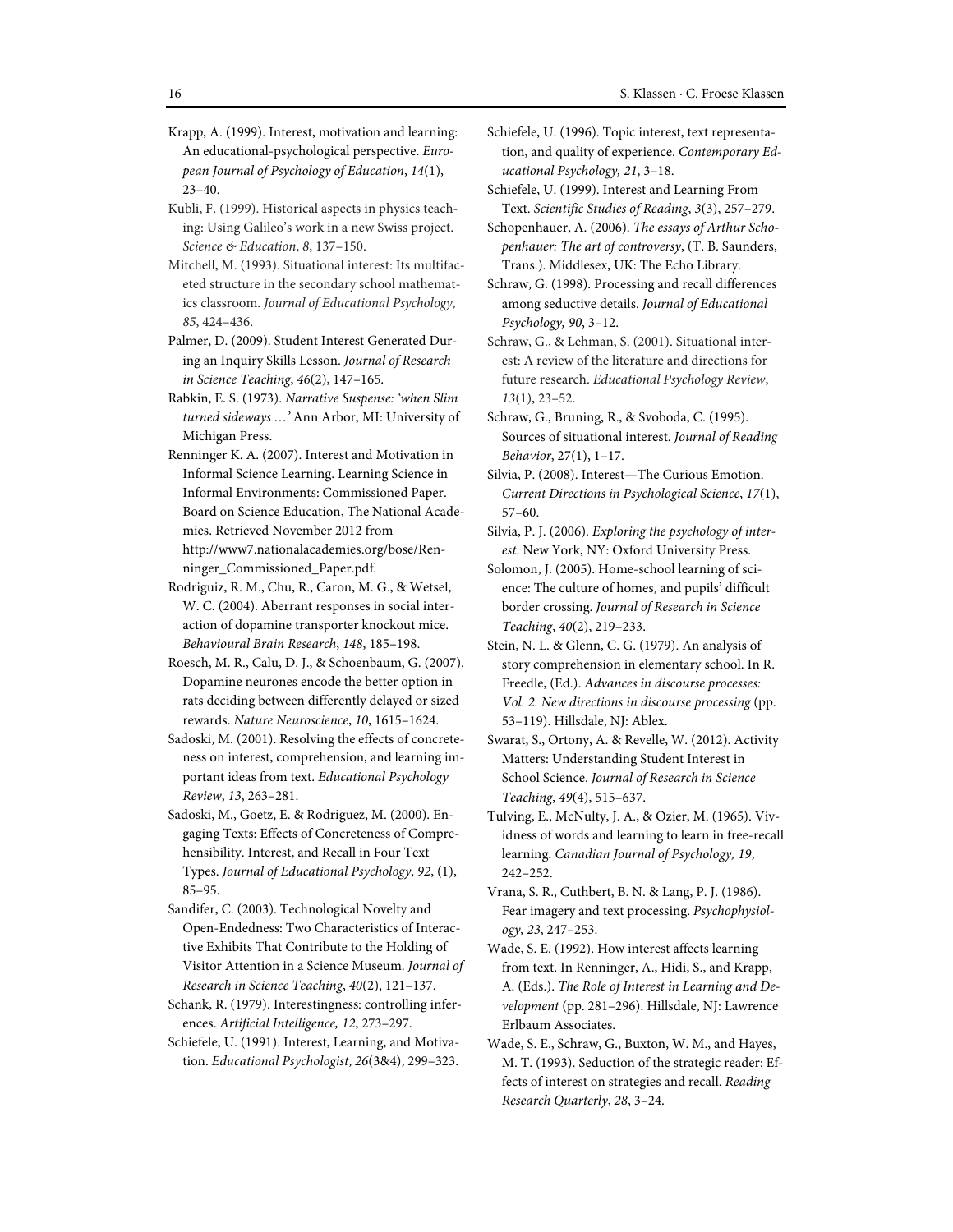- Wellington, J. (1990). Formal and informal learning in science: the role of the interactive science centres. *Physics Education*, *25*(5), 247–252.
- Willis, J. A. (2007). Preserve the Child in Every Learner**.** *Kappa Delta Pi Record, 44*(1), 33–36.
- Willms, J. D., Friesen, S., & Milton, P. (2009). *What did you do in school today? Transforming classrooms through social, academic, and intellectual*

*engagement.* (First National Report). Toronto: Canadian Education Association.

Wunderlich, K., Bell, A., & Ford, L. (2005). Improving learning through understanding of brain science research. *Learning Abstracts, 8*(1), 41–43.